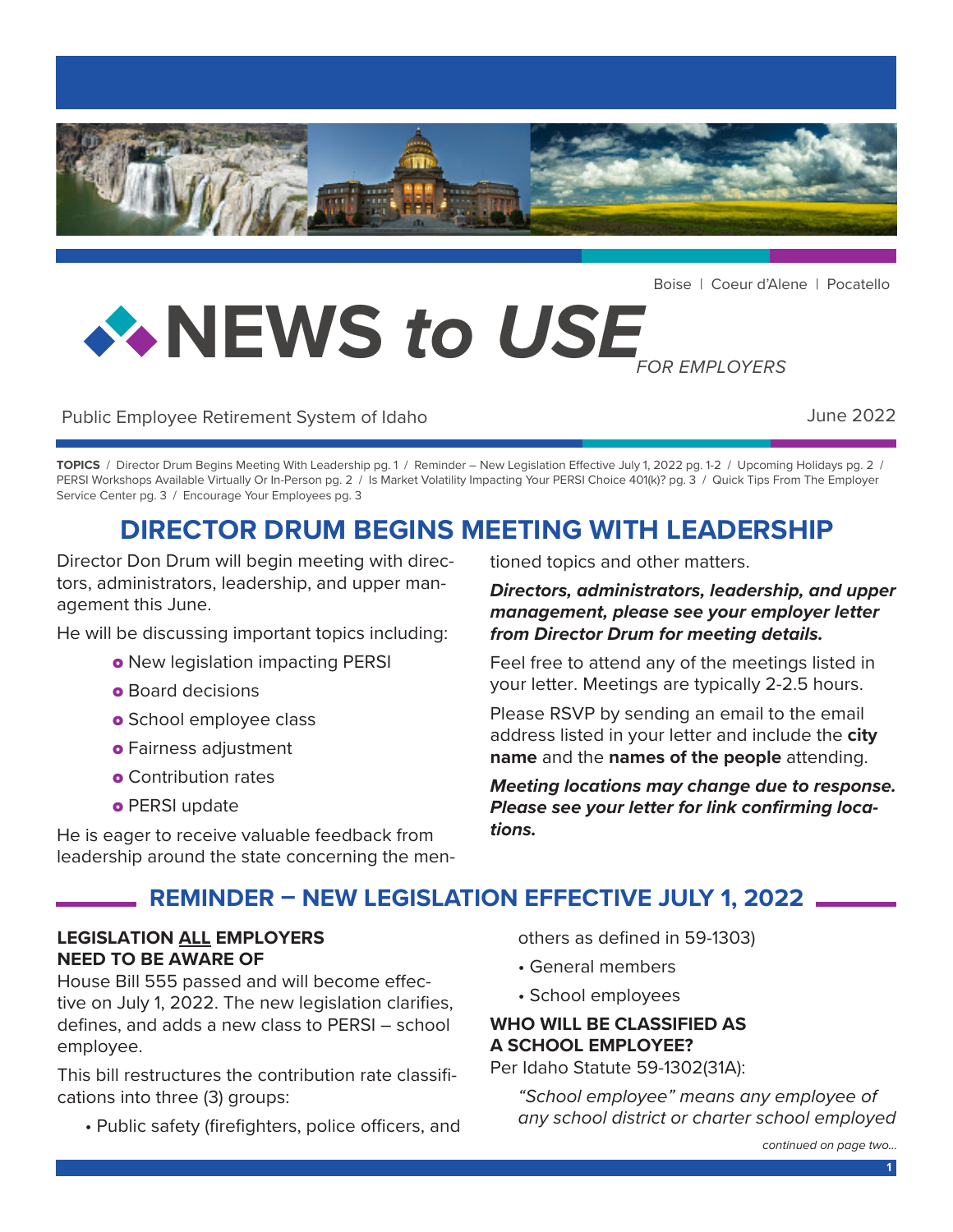

*...continued from page one*

*as instructional staff, pupil service staff, or professionally endorsed staff and any staff holding a certificate pursuant to section 33- 1201A, Idaho Code, and school bus drivers and resource officers, subject to the provisions of subsection (14) of this section."*

#### **WORKING RETIRED SCHOOL EMPLOYEES**

House Bill 555 also updates Idaho Statute 59- 1356(4). Key change:

• PERSI no longer requires employer contributions for school employees that are working retired members.

## **IMPORTANT REPORTING REQUIREMENTS**

All employers will need to be able to report all three (3) rates even if they are not a school district or charter school.

To accommodate employees who are PERSI eligible at more than one (1) employer, all employers must ensure their payroll software is capable of reporting and withholding employee and employer contributions for all three (3) rates – public safety, general members, and school employees.

Please refer to the April 2022/News to Use article "Contribution Rates for Dual Employed PER-SI Employees" for clarification. Available here: [https://www.persi.idaho.gov/docs/news/newslet](https://www.persi.idaho.gov/docs/news/newsletters/2022-April-Employer-Newsletter.pdf)[ters/2022-April-Employer-Newsletter.pdf](https://www.persi.idaho.gov/docs/news/newsletters/2022-April-Employer-Newsletter.pdf).

If you have any questions and/or concerns, please call the PERSI Employer Service Center at 1-866-887-9525 or 208-287-9525.

## **UPCOMING HOLIDAYS**

PERSI will be closed in observance of the following holidays:

- Monday, June 20 Juneteenth Day
- Monday, July 4 Independence Day

If you have questions, call the PERSI Employer Service Center at 1-866-887-9525.

## **PERSI WORKSHOPS AVAILABLE VIRTUALLY OR IN-PERSON**

PERSI trainers have made preparing for retirement even easier with virtual and in-person workshops. Your employees can register for live online or in-person workshops to learn how to reach their retirement goals.

Whether it is a virtual or in-person workshop, employees will have the opportunity to ask questions during the workshop. There will also be additional time to ask further questions at the end of each workshop.

Our trainers have custom-designed workshops for your employees in different stages of their careers to learn how to better prepare for retirement and about their PERSI retirement benefits.

The following workshop descriptions will help your employees decide which workshop is right for them:

**READY** workshops are for anyone just starting a career with a PERSI employer. They provide a general overview of what PERSI is and the benefits it provides for PERSI members.

**SET** workshops are for those in mid-career with a PERSI employer. SET workshops focus on how vesting changes PERSI benefits and things to consider in planning for retirement.

**GO!** workshops are designed for late-career PERSI members who may be approaching or contemplating retirement.

*NOTE: To protect personal information, members can obtain benefit estimates through the myPERSI portal or by calling the PERSI Answer Center at 1-800-451-8228 or 208- 334-3365.* 

*To register for a workshop, go to the PERSI workshop registration page and click "Contact Us" to schedule a workshop. If you have a question, please call the PERSI Answer Center at 1-800-451-8228 or at 208-334-3365.*

#### **[CHECK FOR A WORKSHOP HERE](https://www.persi.idaho.gov/education/workshop-schedule/)**